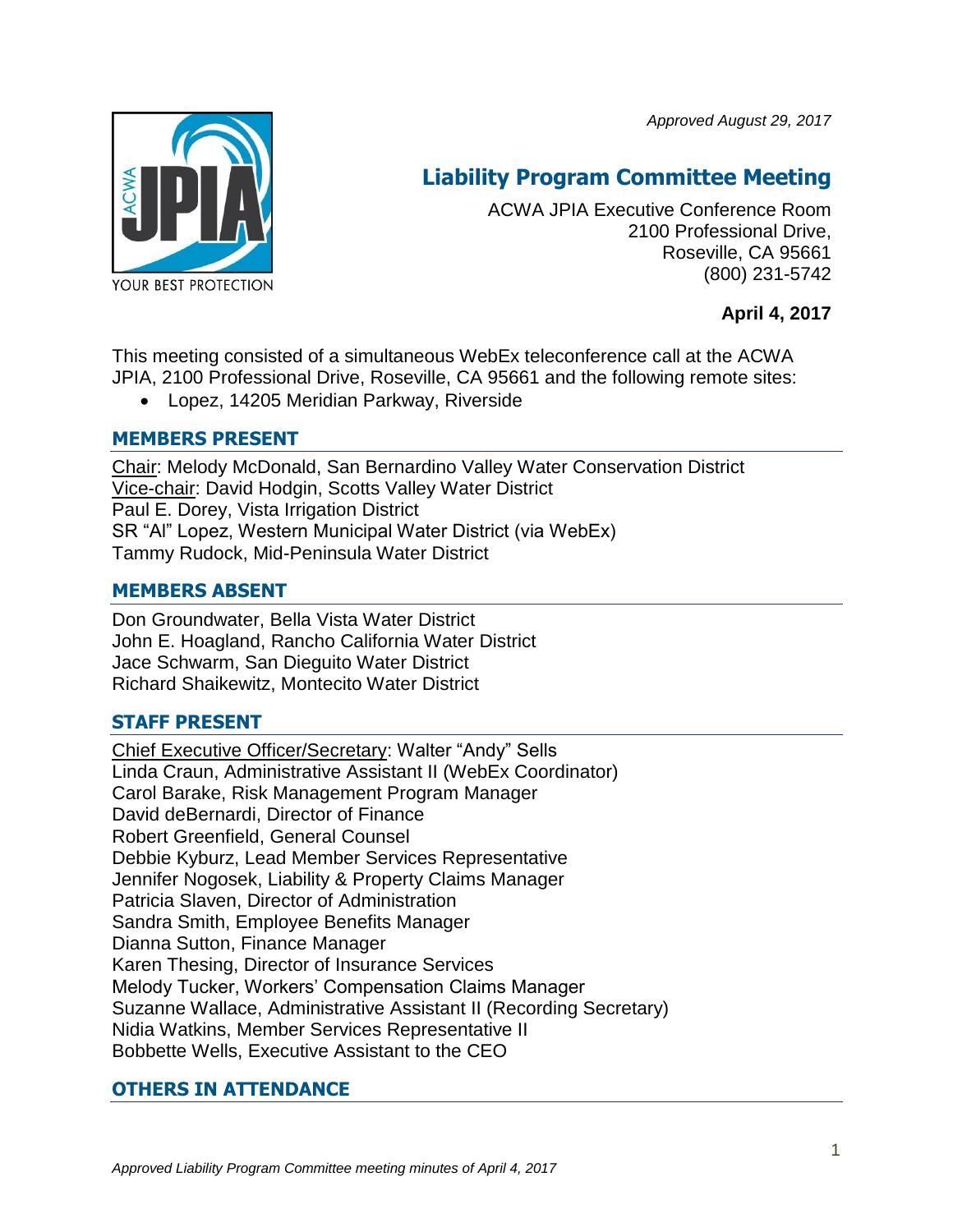Thomas Cuquet, South Sutter Water District David Drake, Rincon del Diablo Municipal Water District *(via WebEx)* E.G. "Jerry" Gladbach, Castaic Lake Water Agency *(via WebEx)* Brent Hastey, Yuba County Water Agency, ACWA VP W.D. "Bill" Knutson, Yuima Municipal Water District *(via WebEx)* J. Bruce Rupp, Humboldt Bay Municipal Water District Alex Tokar, Aon Risk and Insurance Services *(via WebEx)*

#### **WELCOME**

Chair McDonald welcomed everyone in attendance.

#### **CALL TO ORDER AND ANNOUNCEMENT OF QUORUM**

Chair McDonald called the meeting to order at 9:02 a.m. She announced there was a quorum.

## **ANNOUNCEMENT RECORDING OF MINUTES**

Chair McDonald announced that the meeting would be recorded to assist in preparation of minutes. Recordings are only kept 30 days following the meeting, as mandated by the California Brown Act.

#### **PUBLIC COMMENT**

Chair McDonald noted that, as the agenda stated, members of the public would be allowed to address the Executive Committee on any agenda item prior to the Committee's decision on that item. Comments on any issues on the agenda, or not on the agenda, were also welcomed. No comments were brought forward.

#### **INTRODUCTIONS**

Chair McDonald requested that the Committee members and JPIA staff in attendance introduce themselves.

#### **ADDITIONS TO OR DELETIONS FROM THE AGENDA**

No additions or deletions were noted.

#### **CONSENT AGENDA**

Chair McDonald called for approval of the minutes of the last meeting of August 29, 2016.

M/S/C (Hodgin/Dorey) (Dorey-Yes; Hodgin-Yes; Lopez-Yes; McDonald-Yes; Rudock-Yes): That the Liability Program Committee approve the minutes of the August 29, 2016 meeting, as presented.

#### **MEMBERSHIP**

Ms. Thesing reported on the new agencies that joined the Liability Program during the 2016-17 coverage year: Water Employees Services Authority and Main San Gabriel Basin Watermaster. The Liability Program currently consists of 296 members with a total estimated annual payroll of \$543,199,947.